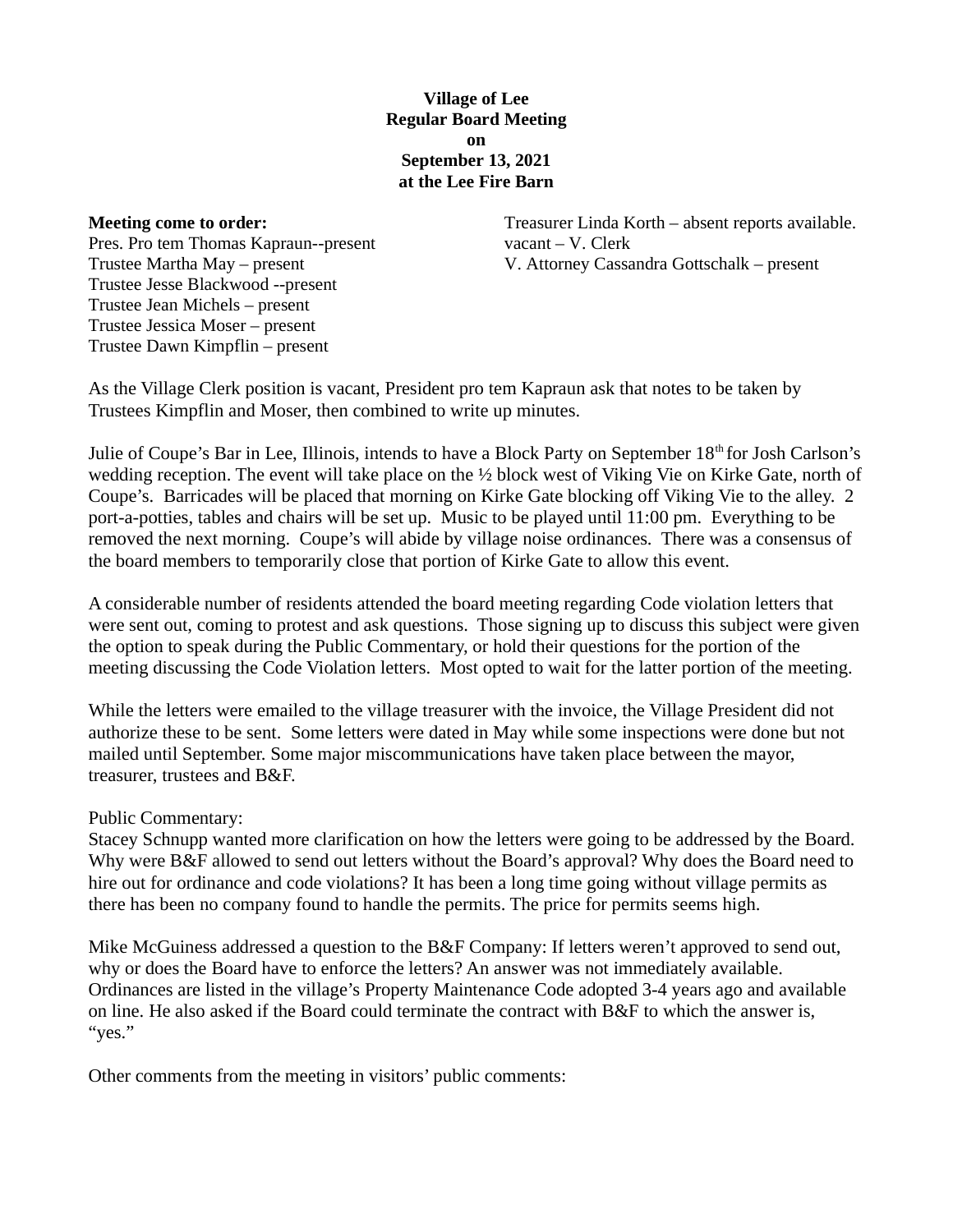Terri Voitik reported on her attendance at the RPC August 26<sup>th</sup> meeting in Sycamore. Grants may be available to help repairs in struggling communities. Hiring a grant writer might be a consideration. There's a need to form long-range plans.

At the last meeting Marge Foshe stated she was verbally assaulted by a board member. Then after the meeting was adjourned, she was chased after by a different board member who huffed and started screaming and yelling at her regarding her stance on a village subject. She stated she had no intention of arguing with the trustee. In her opinion she believes the mayor pro tem and trustees did not act appropriately.

Curtis Cook, our village engineer, gave some updates on the village's million dollar water project.

Amber Otterstrom had complaints about the two ruts past the mailbox and driveway which flood during rains. She has not received any reply from emails or from the Board on what the plans are for fixing the situation.

Stacy Schnupp thinks the board members have a negative approach to current business owners or the prospect of new businesses locally.

## Code Violation discussion:

Mr. Summer, representative from B&F at the meeting. He said that due to some miscommunication at B&F, the letters were sent out without approval by the village. For that he took responsibility and apologized. Mr. Summer said that his company is hired as a  $3<sup>rd</sup>$  party to keep communities up to codes. They are hired by Shabbona and Hinckley as well. Trustee May asked about the \$750 a day fee for violations not taken care of. Mr. Summer said that is UP TO \$750 a day which is the highest fee that could be charged after multiple attempts to resolve the issues has not worked.

Trustee Kimpflin made a motion to stay the discussion to review the letters that were sent and revisit the properties and the whole situation. Motion was unanimously passed.

# Other Subjects:

Village lawyer Cassandra Gottschalk brought a candidate, Sandie Maahs, who is the Village Clerk in Davis Junction, but would be willing to take on the part-time position at \$500 a month. She could not help during next year 2022 election months. This amount is twice that which the Board has paid to any previous clerk. The board will discuss the possibility of hiring her on a part-time basis until a full-time clerk can be found. Nicole Pyne expressed interest in the job.

Martha May has one person possibly interested in the clerk's position, but they would like to do some further research before committing.

Katie Wuthrich, a new resident in Lee, is an accountant who will send in her resume for the treasurer's position when it becomes available.

Jeff Jacobsen was hired to appraise the former meat packing plant property as well as the strip of land under part of the well house and easement. The village needs proof of ownership in order to proceed with either eminent domain or to make a fair market value offer on the whole property.